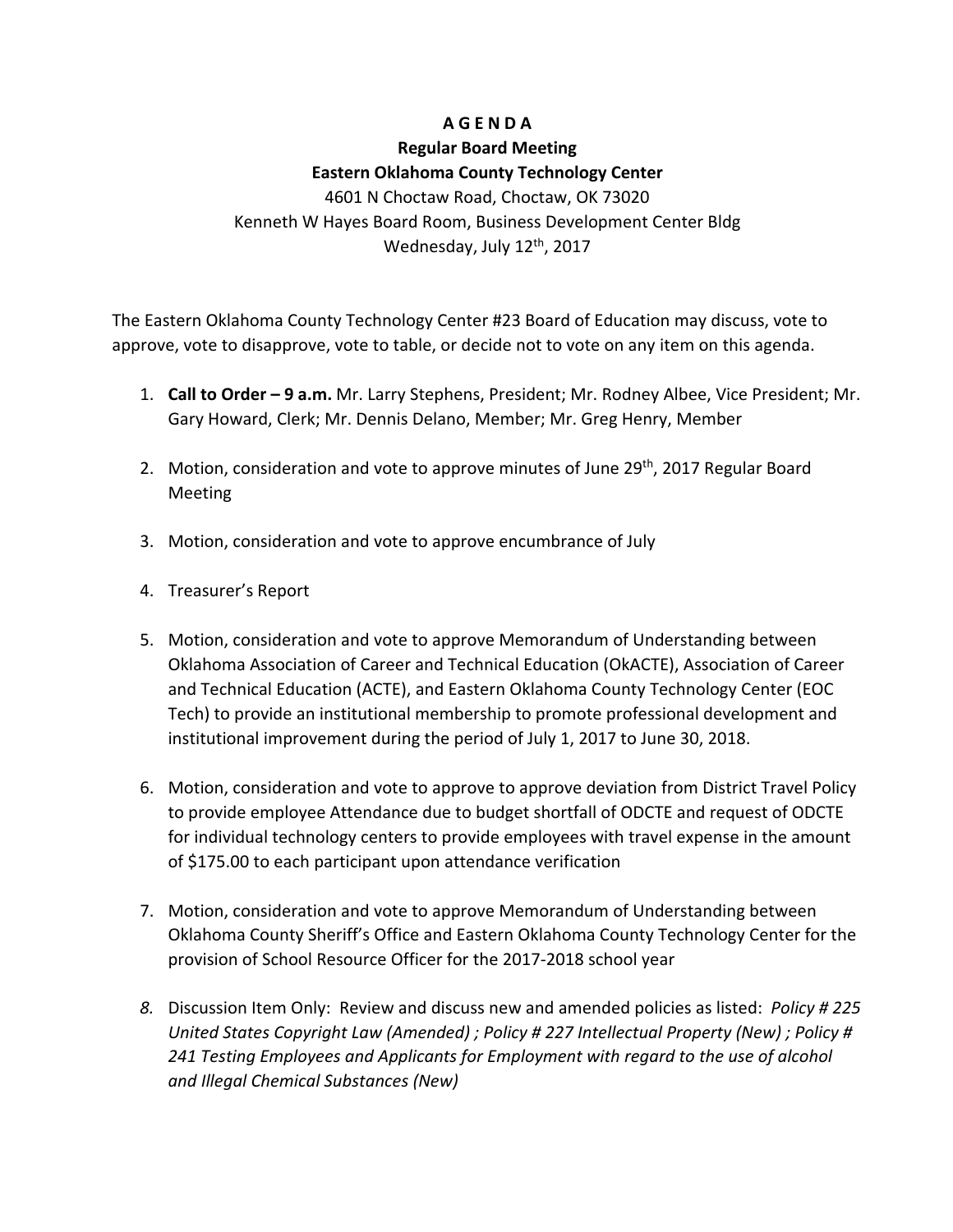- 9. New Business: In accordance with *Okla. Stat. tit. 25, §311(A)(9)*, "new business" means any matter not known about or which could not have been reasonably foreseen prior to the time of posting of the agenda.
- 10. Superintendent's report

Proposed Executive Session for the purpose of discussing the following so the board can return to open session and take action pursuant to Executive Session Authority: *Okla. Stat. tit. 25, §307(B)(1),(3) and (7).* The following items are proposed for discussion during the Executive Session:

- a. New Employment as listed on Personnel Report
- b. Employments of Substitute Instructors as listed on Personnel Report
- c. Resignation form Christian Hofegartner (Child Development Center)
- 11. Motion and vote to convene in Executive Session
- 12. Motion and vote to return to Open Session
- 13. Board President's Statement of Executive Session Minutes
- 14. Motion, consideration and vote to approve, disapprove or table the following:
	- a. New Employments as listed on of Personnel Report
	- b. Employment of Substitute Instructors as listed on Personnel Report
	- c. Resignation from Christian Hofegartner (Child Development Center)
- 15. Board Comments
- 16. Motion and vote for approval to Adjourn

Agenda Posted: July  $10^{th}$ , 2017 by 4 o'clock a.m. Front door of Business Development Center building

Posted by:

Minutes Clerk

The next Regular meeting of the Board is: **Wednesday, August 9th, 2017** 9:00 a.m. Kenneth W Hayes Board Room